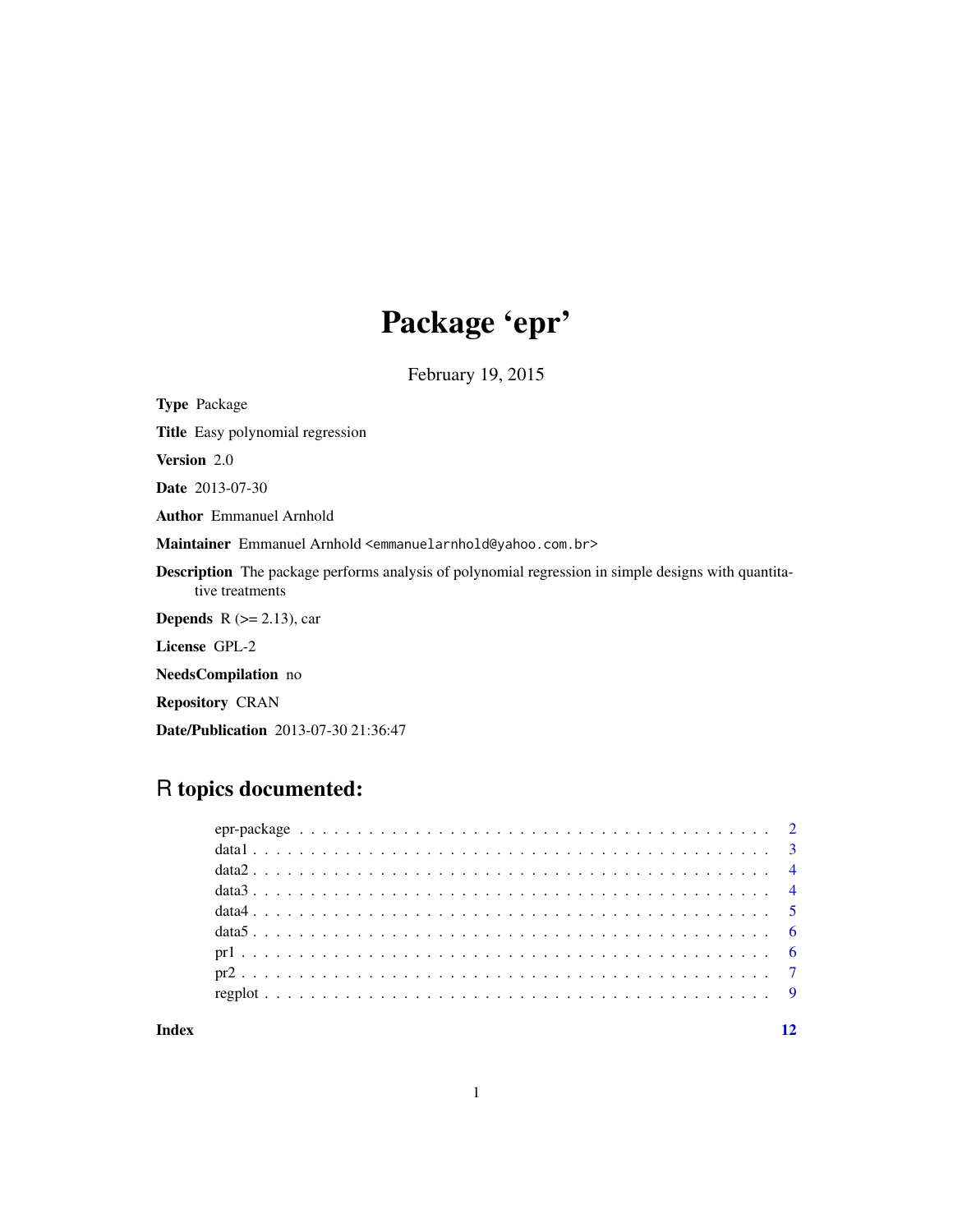<span id="page-1-0"></span>

#### Description

The package performs analysis of polynomial regression in simple designs with quantitative treatments.

#### Details

| epr        |
|------------|
| Package    |
| 2.0        |
| 2013-07-30 |
| $GPI - 2$  |
|            |

#### Author(s)

Emmanuel Arnhold <emmanuelarnhold@yahoo.com.br>

#### References

KAPS, M. and LAMBERSON, W. R. Biostatistics for Animal Science: an introductory text. 2nd Edition. CABI Publishing, Wallingford, Oxfordshire, UK, 2009. 504p.

SAMPAIO, I. B. M. Estatistica aplicada a experimentacao animal. 3nd Edition. Belo Horizonte: Editora FEPMVZ, Fundacao de Ensino e Pesquisa em Medicina Veterinaria e Zootecnia, 2010. 264p.

#### Examples

```
# analysis in completely randomized design
data(data1)
r1=pr2(data1)
names(r1)
r1
r1[1]
# analysis in randomized block design
data(data2)
r2=pr2(data2, design=2)
r2
# analysis in latin square design
data(data3)
```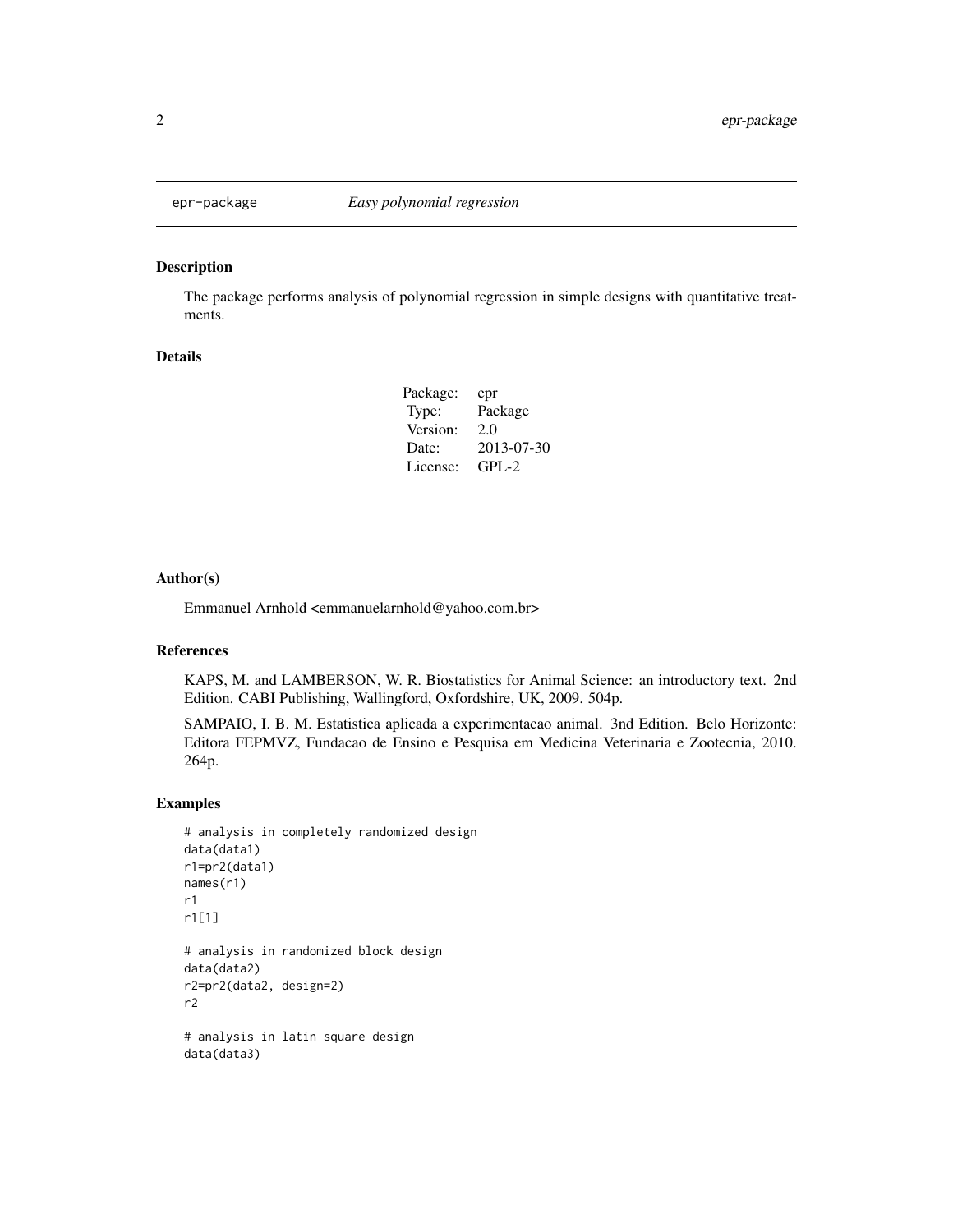```
r3=pr2(data3, design=3)
r3
# analysis in several latin squares
data(data4)
r4=pr2(data4, design=4)
r4
# data
treatments=rep(c(0.5,1,1.5,2,2.5,3), c(3,3,3,3,3,3))
r1=rnorm(18,60,3)
r2=r1*1:18
r3=r1*18:1
r4=r1*c(c(1:10),10,10,10,10,10,10,10,10)
data6=data.frame(treatments,r1,r2,r3, r4)
# use the argument list = TRUE
pr2(data6, design=1, list=TRUE)
# graphs
regplot(data6,variable=1, poly=2)
regplot(data6,variable=2, poly=1)
regplot(data6,variable=3, poly=1)
regplot(data6,variable=4, poly=4)
regplot(data6,variable=4, poly=3)
```
data1 *data1: Sampaio (2010): page 134*

#### Description

Quantitative treatments in completely randomized design.

#### Usage

data(data1)

#### Format

A data frame with 24 observations on the following 2 variables.

treatment a numeric vector

gain a numeric vector

#### References

SAMPAIO, I. B. M. Estatistica aplicada a experimentacao animal. 3nd Edition. Belo Horizonte: Editora FEPMVZ, Fundacao de Ensino e Pesquisa em Medicina Veterinaria e Zootecnia, 2010. 264p.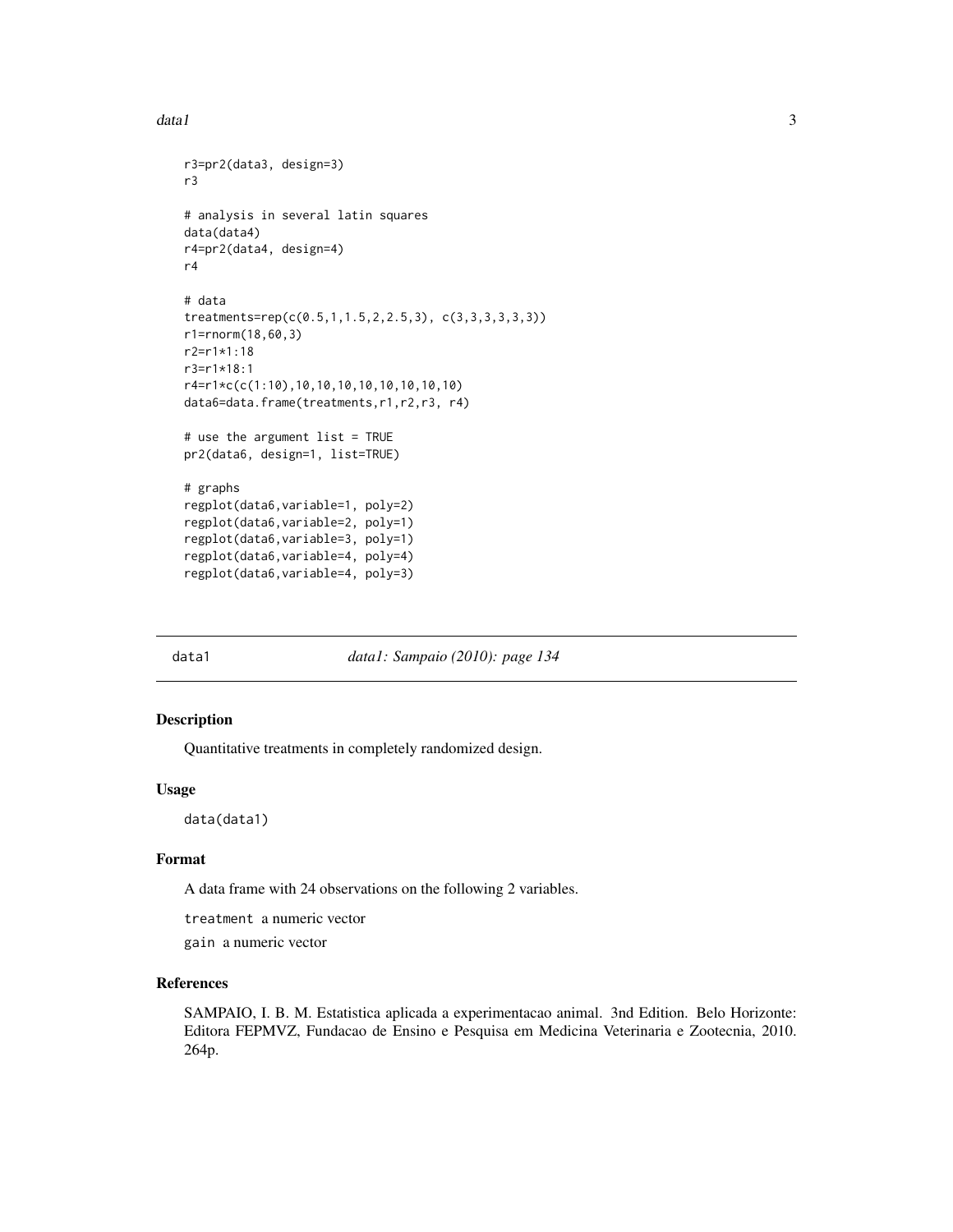#### <span id="page-3-0"></span>Examples

data(data1) summary(data1)

data2 *data2: Kaps and Lamberson (2009): page 434*

#### Description

Quantitative treatments in randomizad block design.

#### Usage

data(data2)

#### Format

A data frame with 25 observations on the following 3 variables.

protein\_level a numeric vector

litter a factor with levels l1 l2 l3 l4 l5

feed\_conversion a numeric vector

#### References

KAPS, M. and LAMBERSON, W. R. Biostatistics for Animal Science: an introductory text. 2nd Edition. CABI Publishing, Wallingford, Oxfordshire, UK, 2009. 504p.

#### Examples

data(data2) summary(data2)

data3 *data3: fictional example*

#### Description

Quantitative treatments in latin square design.

#### Usage

data(data3)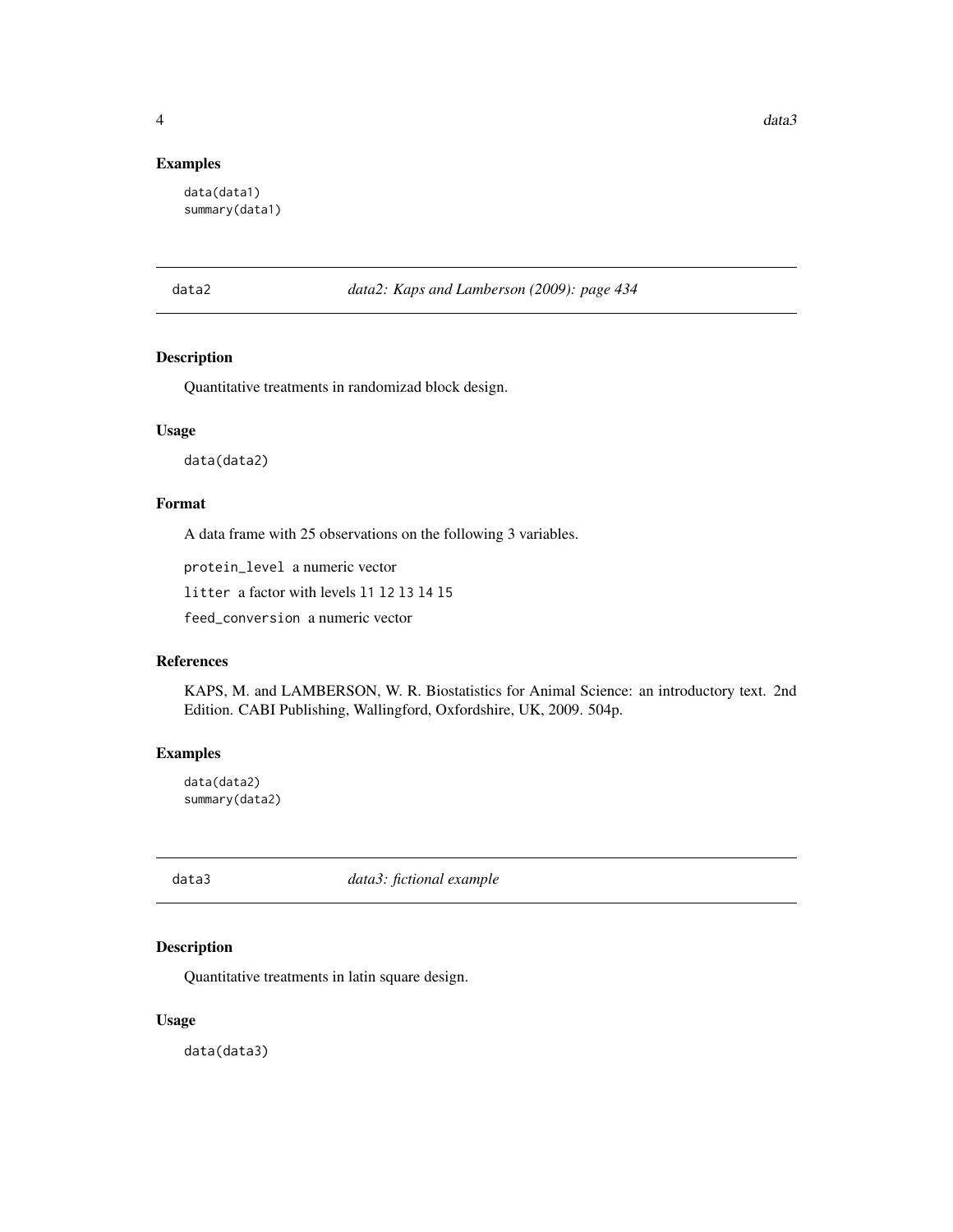#### <span id="page-4-0"></span> $data4$  5

#### Format

A data frame with 25 observations on the following 4 variables.

treatment a numeric vector

animal a factor with levels a1 a2 a3 a4 a5

period a factor with levels p1 p2 p3 p4 p5

milk\_fat a numeric vector

#### Examples

data(data3) summary(data3)

#### data4 *data4: fictional example*

#### Description

Quantitative treatments in several latin squares design.

#### Usage

data(data4)

#### Format

A data frame with 50 observations on the following 5 variables.

treatment a numeric vector

square a numeric vector

animal a factor with levels a1 a2 a3 a4 a5

period a factor with levels p1 p2 p3 p4 p5

milk\_fat a numeric vector

#### Examples

data(data4) summary(data4)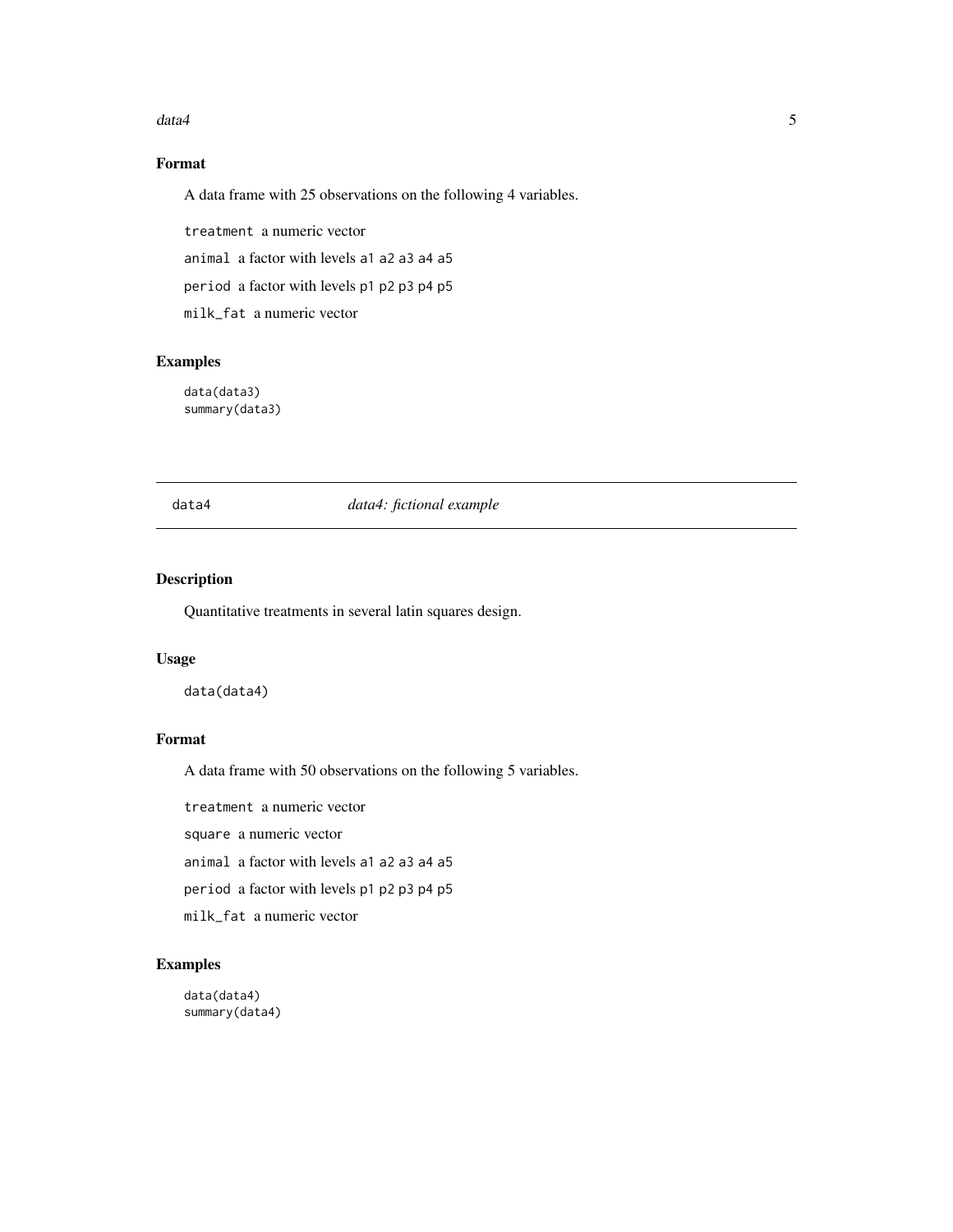<span id="page-5-0"></span>

#### Description

Quantitative treatments and three response variable.

#### Usage

```
data(data5)
```
#### Format

A data frame with 24 observations on the following 4 variables.

treatments a numeric vector variable1 a numeric vector variable2 a numeric vector variable3 a numeric vector

#### Examples

data(data5) summary(data5)

pr1 *Analysis of polynomial regression*

#### Description

The function performs analysis of polynomial regression in simple designs with quantitative treatments. The function also performs model fits with plateaus (plateaus linear and quadratic).

#### Usage

pr1(data, plateau = FALSE, x.plateau = NULL)

#### Arguments

| data      | data is a data frame                                                                                                       |
|-----------|----------------------------------------------------------------------------------------------------------------------------|
|           | The first column should contain the treatments (explanatory variable) and the<br>remaining columns the response variables. |
| plateau   | $FALSE = function returns the linear and quadratic$                                                                        |
|           | $TRUE = function$ returns the linear, quadratic, linear, plateau and quadratic, plateau                                    |
| x.plateau | $NULL = starting value for the linear plateau will be the point of maximum (or$<br>minimum) of the quadratic equation      |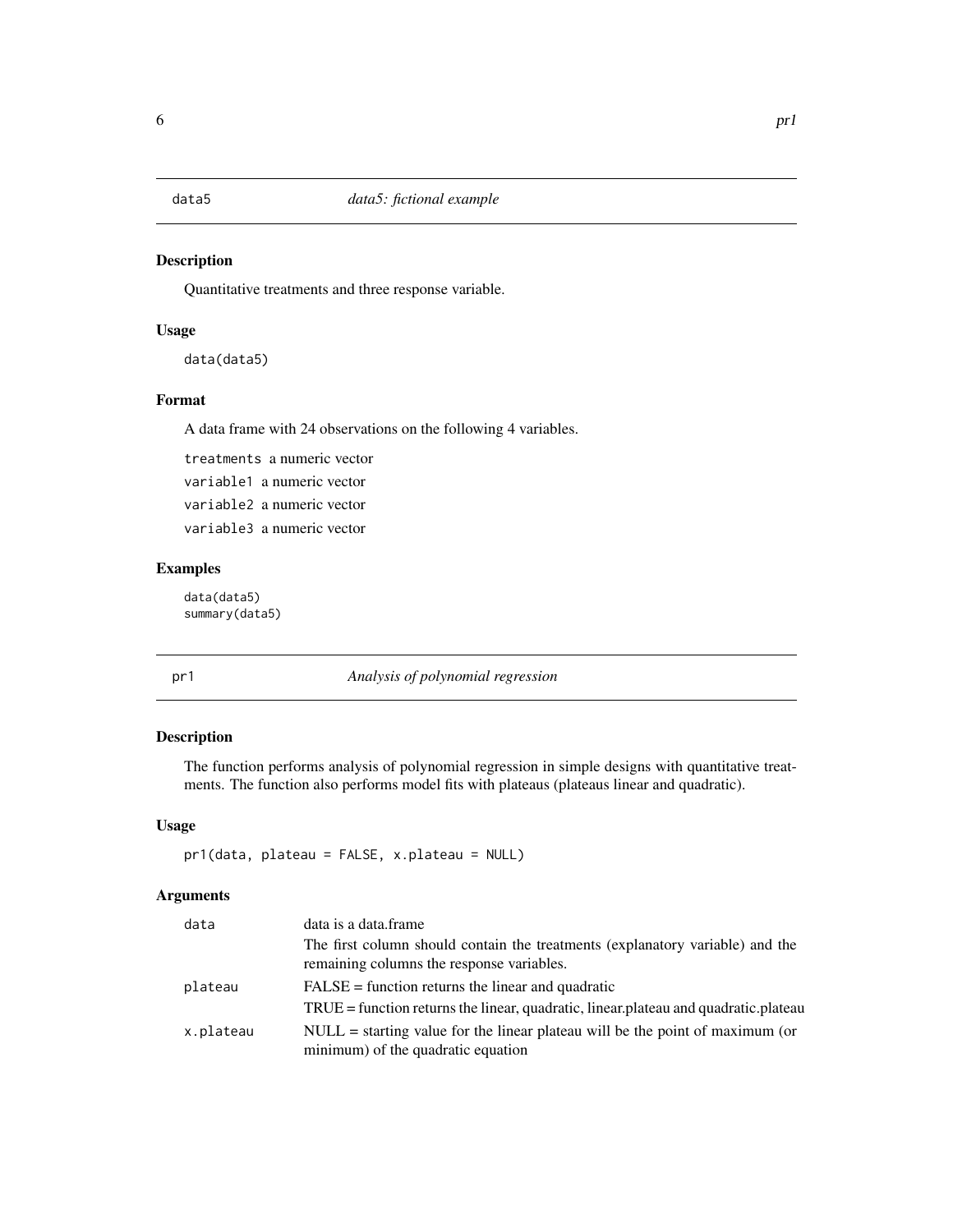#### <span id="page-6-0"></span>Value

Returns coefficients of the models, t test for coefficients, R squared, adjusted R squared, AIC, BIC and the maximum (or minimum) values of y and critical point of x.

#### Author(s)

Emmanuel Arnhold <emmanuelarnhold@yahoo.com.br>

#### See Also

lm, ea1(easyanova package), pr2, regplot

#### Examples

```
# data
data(data5)
```
# linear and quadratic models results1=pr1(data5) results1

# including plateaus models results2=pr1(data5, plateau=TRUE) results2

#### pr2 *Analysis of polynomial regression*

#### Description

The function performs analysis of polynomial regression in simple designs with quantitative treatments. This function performs analysis the lack of fit .

#### Usage

pr2(data, design = 1, list = FALSE, type = 2)

#### Arguments

| data | data is a data frame                                                            |
|------|---------------------------------------------------------------------------------|
|      | data frame with two columns, treatments and response (completely randomized     |
|      | design)                                                                         |
|      | data frame with three columns, treatments, blocks and response (randomized      |
|      | block design)                                                                   |
|      | data frame with four columns, treatments, rows, cols and response (latin square |
|      | design)                                                                         |
|      | data frame with five columns, treatments, square, rows, cols and response (sev- |
|      | eral latin squares)                                                             |
|      |                                                                                 |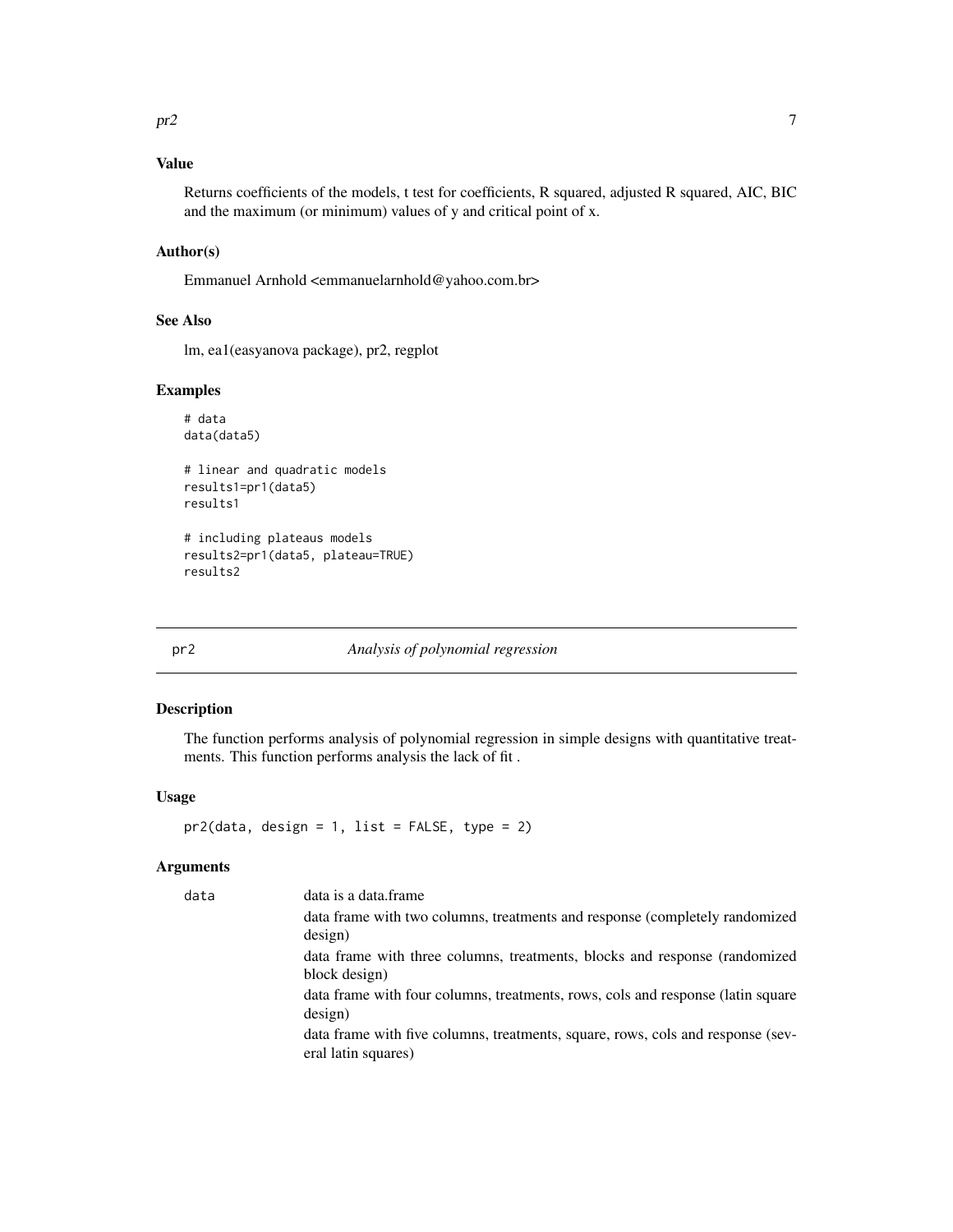| design | $1 =$ completely randomized design    |
|--------|---------------------------------------|
|        | $2 =$ randomized block design         |
|        | $3 =$ latin square design             |
|        | $4 =$ several latin squares           |
| list   | $FALSE = a single response variable$  |
|        | $TRUE = multivariable response$       |
| type   | type is form of obtain sum of squares |
|        | $1 = a$ sequential sum of squares     |
|        | $2 = a$ partial sum of squares        |

#### Details

The response and the treatments must be numeric. Other variables can be numeric or factors.

#### Value

Returns analysis of variance, models, t test for coefficients and R squared and adjusted R squared.

#### Author(s)

Emmanuel Arnhold <emmanuelarnhold@yahoo.com.br>

#### References

KAPS, M. and LAMBERSON, W. R. Biostatistics for Animal Science: an introductory text. 2nd Edition. CABI Publishing, Wallingford, Oxfordshire, UK, 2009. 504p.

SAMPAIO, I. B. M. Estatistica aplicada a experimentacao animal. 3nd Edition. Belo Horizonte: Editora FEPMVZ, Fundacao de Ensino e Pesquisa em Medicina Veterinaria e Zootecnia, 2010. 264p.

#### See Also

lm, lme(package nlme), ea1(package easyanova), pr1, regplot

#### Examples

```
# analysis in completely randomized design
data(data1)
r1=pr2(data1)
names(r1)
r1
r1[1]
# analysis in randomized block design
data(data2)
r2=pr2(data2, design=2)
r2
# analysis in latin square design
```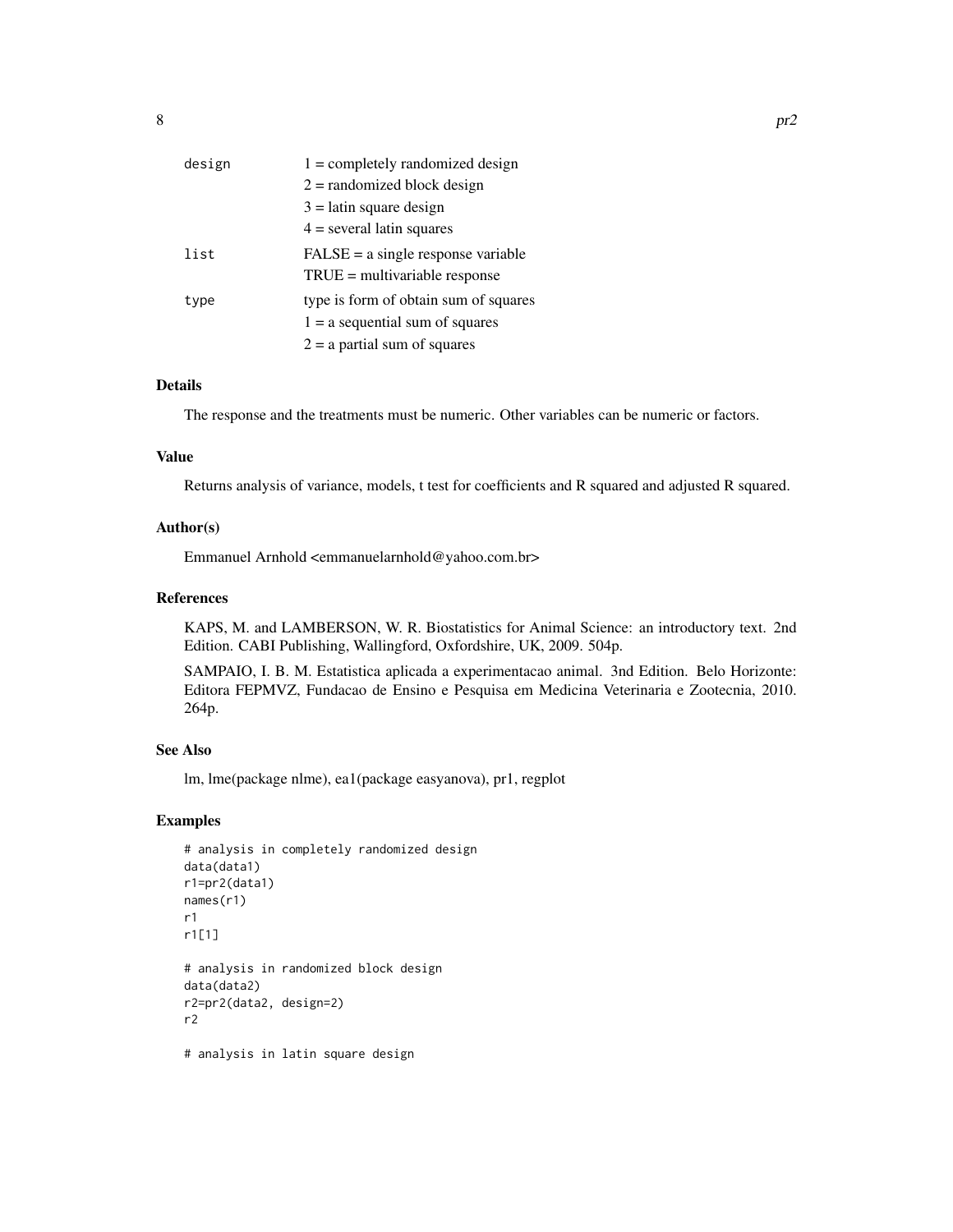#### <span id="page-8-0"></span>regplot that the contract of the contract of the contract of the contract of the contract of the contract of the contract of the contract of the contract of the contract of the contract of the contract of the contract of t

```
data(data3)
r3=pr2(data3, design=3)
r3
# analysis in several latin squares
data(data4)
r4=pr2(data4, design=4)
r4
# data
treatments=rep(c(0.5,1,1.5,2,2.5,3), c(3,3,3,3,3,3))
r1=rnorm(18,60,3)
r2=r1*1:18
r3=r1*18:1
r4=r1*c(c(1:10),10,10,10,10,10,10,10,10)
data6=data.frame(treatments,r1,r2,r3, r4)
# use the argument list = TRUE
pr2(data6, design=1, list=TRUE)
# graphs
regplot(data6,variable=1, poly=2)
regplot(data6,variable=2, poly=1)
regplot(data6,variable=3, poly=1)
regplot(data6,variable=4, poly=4)
regplot(data6,variable=4, poly=3)
```
regplot *Regression graphics*

#### Description

The function generates the scatter plot with the regression equation.

#### Usage

```
regplot(data, xlab = NULL, ylab = NULL, poly = 1, position = 6, colors = TRUE,
mean = TRUE, variable = 1, x.plateau = NULL)
```
#### Arguments

| data | data is a data frame                               |
|------|----------------------------------------------------|
|      | the first column contain the explanatory variable  |
|      | the others columns contain the responses variables |
| xlab | name of variable x                                 |
| ylab | name of variable y                                 |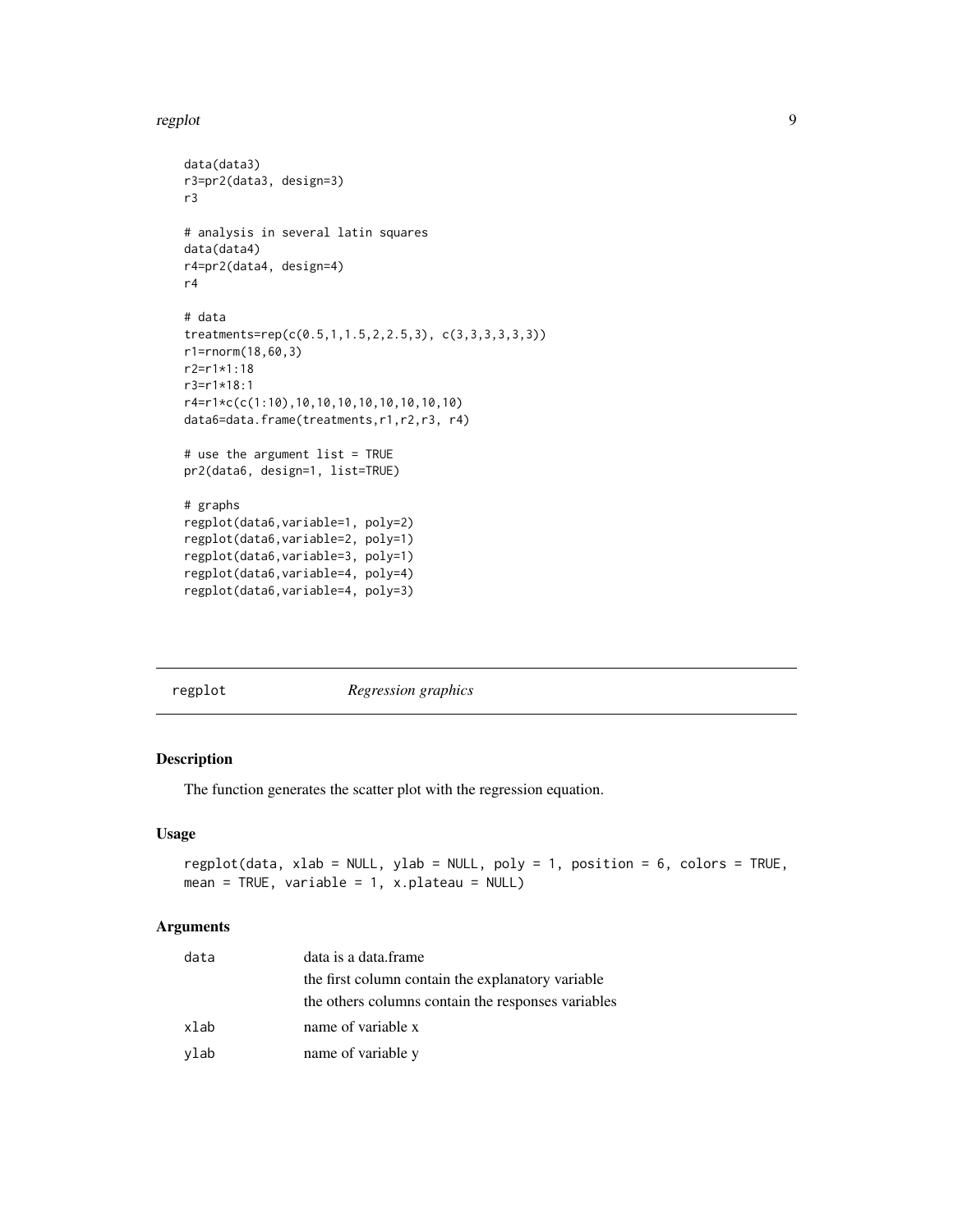10 regplot

| poly      | indicates which regression plot                                                                                                  |
|-----------|----------------------------------------------------------------------------------------------------------------------------------|
|           | $1 = linear (default)$                                                                                                           |
|           | $2 =$ quadratic                                                                                                                  |
|           | $3 = linear.plateau$                                                                                                             |
|           | $4 =$ quadratic.plateau                                                                                                          |
| position  | position of equation in the graph                                                                                                |
|           | $top=1$                                                                                                                          |
|           | bottomright=2                                                                                                                    |
|           | $bottom=3$                                                                                                                       |
|           | bottomleft=4                                                                                                                     |
|           | $left=5$                                                                                                                         |
|           | topleft=6 (default)                                                                                                              |
|           | topright=7                                                                                                                       |
|           | $right=8$                                                                                                                        |
|           | $center=9$                                                                                                                       |
| colors    | $TRUE =$ the line is red (default)                                                                                               |
|           | $FALSE = the line is black$                                                                                                      |
| mean      | $TRUE = scatter$ plots with averages (default)                                                                                   |
|           | $FALSE = scatter plots with all data$                                                                                            |
| variable  | $1 =$ second column of data.frame (default)                                                                                      |
|           | $2 =$ third column of data.frame                                                                                                 |
|           | see examples                                                                                                                     |
| x.plateau | default is NULL = starting value for the linear plateau will be the point of max-<br>imum (or minimum) of the quadratic equation |

#### Value

The function generates the scatter plot with the regression equation.

#### Author(s)

Emmanuel Arnhold <emmanuelarnhold@yahoo.com.br>

#### See Also

lm, lme, ea1(easyanova package), pr2, pr2, dplot(ds package)

#### Examples

```
# data
data(data5)
# first response variable
par(mfrow=c(2,2))
regplot(data5, "Variable X", "Variable Y")
```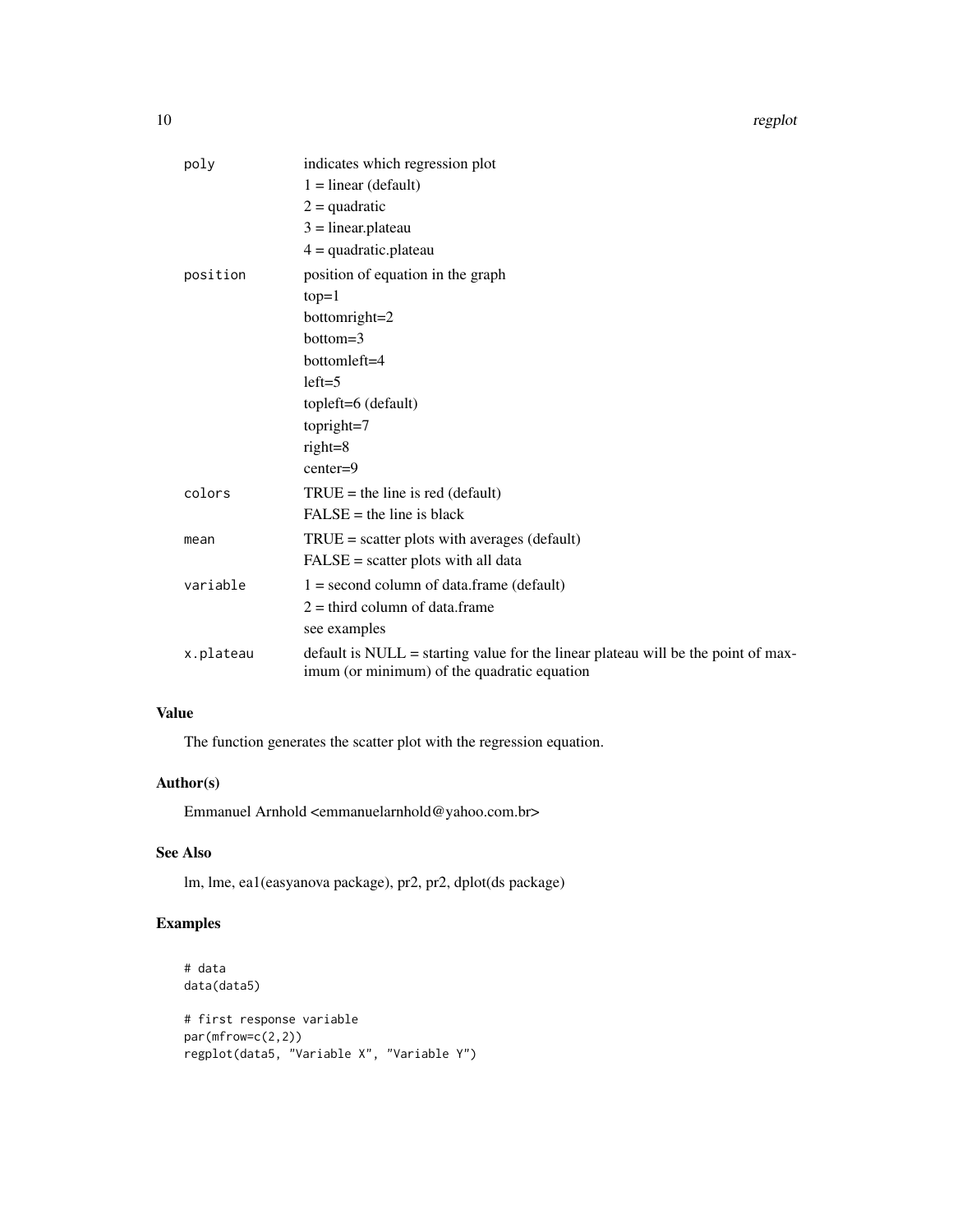#### regplot that the contract of the contract of the contract of the contract of the contract of the contract of the contract of the contract of the contract of the contract of the contract of the contract of the contract of t

```
regplot(data5, "Variable X", "Variable Y", poly=2)
regplot(data5, "Variable X", "Variable Y", poly=3)
regplot(data5, "Variable X", "Variable Y", poly=4)
# second response variable
par(mfrow=c(2,2))
regplot(data5, "Variable X", "Variable Y", variable=2)
regplot(data5, "Variable X", "Variable Y", variable=2, poly=2)
regplot(data5, "Variable X", "Variable Y", variable=2, poly=3)
regplot(data5, "Variable X", "Variable Y", variable=2, poly=4)
# third response variable
par(mfrow=c(2,2))
regplot(data5, variable=3, colors=FALSE, position=4, mean=FALSE)
regplot(data5, variable=3, poly=2, mean=FALSE)
regplot(data5, variable=3, poly=3, mean=FALSE)
regplot(data5, variable=3, poly=4, mean=FALSE)
# data
treatments=rep(c(0.5,1,1.5,2,2.5,3), c(3,3,3,3,3,3))
r1=rnorm(18,60,3)
r2=r1*1:18
r3=r1*18:1
r4=r1*c(c(1:10),10,10,10,10,10,10,10,10)
data6=data.frame(treatments,r1,r2,r3, r4)
# graphs
regplot(data6,variable=1, poly=2)
regplot(data6,variable=2, poly=1)
regplot(data6,variable=3, poly=1)
regplot(data6,variable=4, poly=4)
regplot(data6,variable=4, poly=3)
```